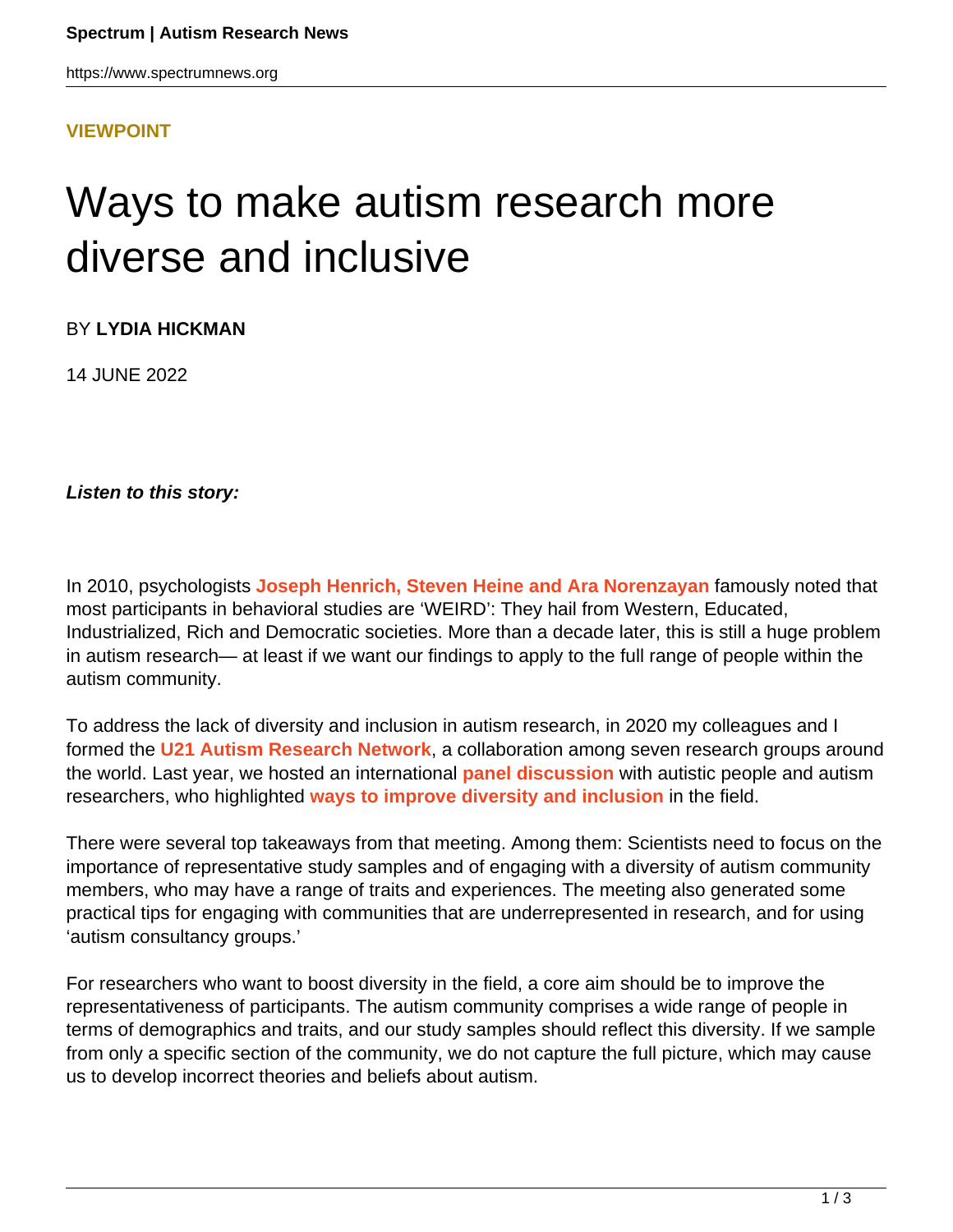Take sex and gender, for example: if we predominantly recruit men when researching autism, we will develop a selective understanding of autism biased toward men.

At a minimum, study investigators should be open and honest about the true diversity within their samples. By reporting information such as sex, gender, ethnicity and verbal ability, and reflecting on limitations inherent within the diversity of their participant groups, investigators make it easier for other scientists to infer the generalizability of their findings.

One underrepresented group in autism research is autistic people who speak few or no words. This group makes up **[25 to 35 percent of the autism community](https://doi.org/10.1111/jir.12284)**, but few studies include them.

It is not enough to simply include more non-speaking people in research studies; we must also take steps to make it possible for these people to communicate their responses. Without considering and addressing such barriers, researchers may incorrectly attribute a lack of response to behavioral or cognitive differences. We must think carefully about how to adapt current research protocols to make experimental setups accessible to everyone and enable a diverse range of people to participate.

We must also recognize the considerable heterogeneity within the autism community. Autism research will not advance by attempting to create an autistic 'prototype,' a model that can only fail to account for the differences among autistic people. Such labels are unhelpful for a community whose members have a broad spectrum of abilities and challenges.

And it is important that researchers not try to explain everything in one study, but instead acknowledge that not every autistic person experiences the world in the same way. Indeed, we must recognize **[the role that intersectionality plays](https://www.spectrumnews.org/opinion/viewpoint/autistic-while-black-how-autism-amplifies-stereotypes/)** in the lives of autistic people.

In recent years, a growing number of autism studies have been carried out by or in partnership with autistic people. One approach to such 'participatory research' involves the use of autism consultancy groups, in which members of the autism community provide feedback on the full research process, from initial ideas and methods to interpreting findings.

This shift has prompted the production of **[guidance for autism researchers](https://www.spectrumnews.org/news/six-steps-to-engaging-in-participatory-autism-research/)**, and there are **[many](https://www.spectrumnews.org/features/deep-dive/the-promise-of-scientific-partnerships-with-people-on-the-spectrum/) [examples](https://www.spectrumnews.org/features/deep-dive/the-promise-of-scientific-partnerships-with-people-on-the-spectrum/)** of success stories stemming from community involvement. However, there is still room for improvement: Only 37 percent of the audience at last year's panel discussion said they had previously heard of autism research consultancy groups.

By consulting with the autism community, scientists can help to ensure that their research aligns with the community's priorities and has the potential to have a real-world impact. It is important, however, to consider the diversity of people working on participatory research activities and to consult a variety of people. If not, the research priorities generated will be substantially less likely to reflect the those of the whole community.